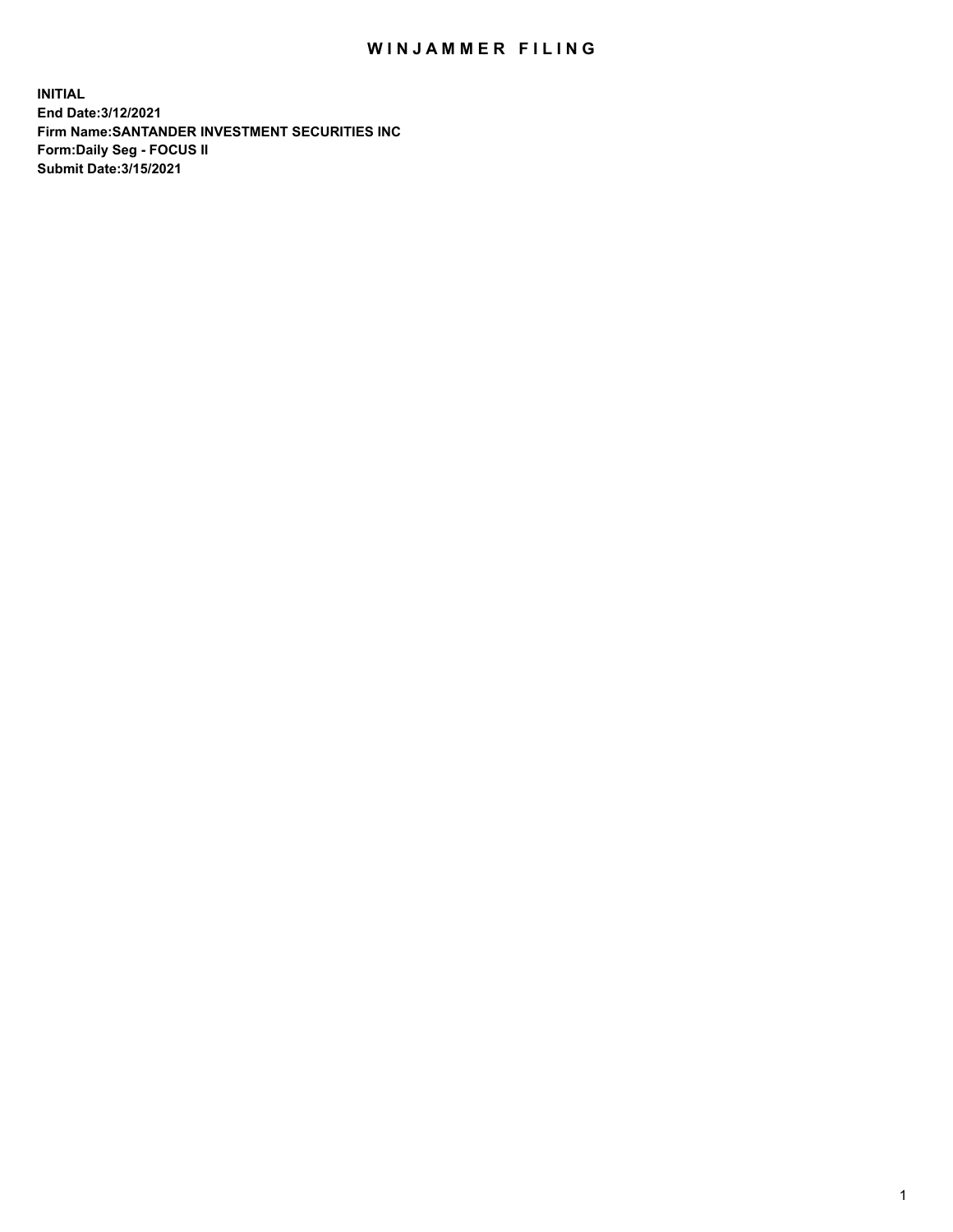**INITIAL End Date:3/12/2021 Firm Name:SANTANDER INVESTMENT SECURITIES INC Form:Daily Seg - FOCUS II Submit Date:3/15/2021 Daily Segregation - Cover Page**

| Name of Company                                                                   | <b>SANTANDER INVESTMENT</b><br><b>SECURITIES INC</b> |
|-----------------------------------------------------------------------------------|------------------------------------------------------|
| <b>Contact Name</b>                                                               | <b>Felix Munoz</b>                                   |
| <b>Contact Phone Number</b>                                                       | (212) 407-4594                                       |
| <b>Contact Email Address</b>                                                      | felix.munoz@santander.us                             |
| FCM's Customer Segregated Funds Residual Interest Target (choose one):            |                                                      |
| a. Minimum dollar amount: ; or                                                    | 70,000,000                                           |
| b. Minimum percentage of customer segregated funds required:%; or                 | <u>0</u>                                             |
| c. Dollar amount range between: and; or                                           | 0 <sub>0</sub>                                       |
| d. Percentage range of customer segregated funds required between:% and%.         | 0 <sub>0</sub>                                       |
| FCM's Customer Secured Amount Funds Residual Interest Target (choose one):        |                                                      |
| a. Minimum dollar amount: ; or                                                    | $\frac{0}{0}$                                        |
| b. Minimum percentage of customer secured funds required:%; or                    |                                                      |
| c. Dollar amount range between: and; or                                           | 0 <sub>0</sub>                                       |
| d. Percentage range of customer secured funds required between:% and%.            | 0 <sub>0</sub>                                       |
| FCM's Cleared Swaps Customer Collateral Residual Interest Target (choose one):    |                                                      |
| a. Minimum dollar amount: ; or                                                    | $\overline{\mathbf{0}}$                              |
| b. Minimum percentage of cleared swaps customer collateral required:% ; or        | $\underline{\mathbf{0}}$                             |
| c. Dollar amount range between: and; or                                           | 0 <sub>0</sub>                                       |
| d. Percentage range of cleared swaps customer collateral required between:% and%. | <u>00</u>                                            |

Attach supporting documents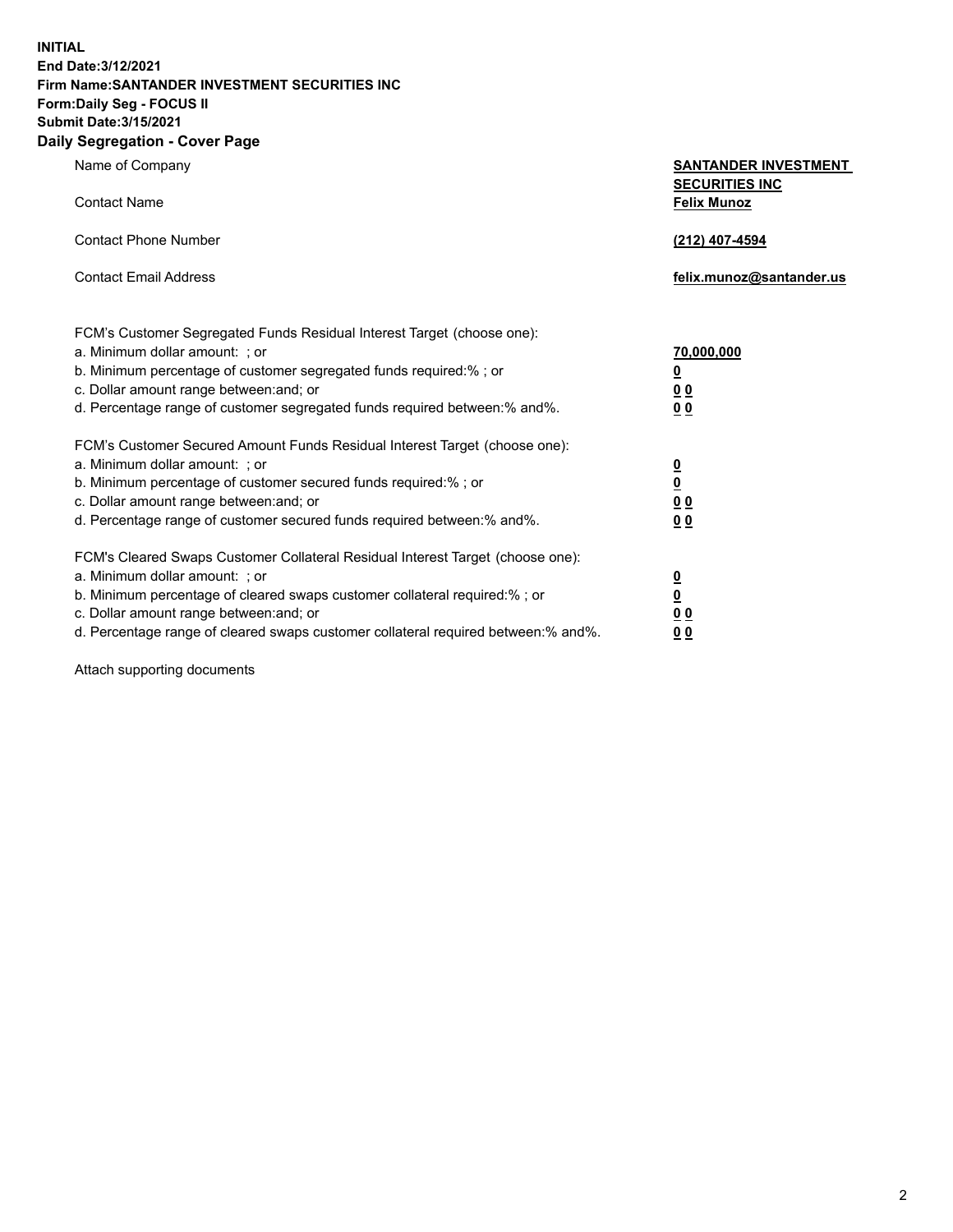**INITIAL End Date:3/12/2021 Firm Name:SANTANDER INVESTMENT SECURITIES INC Form:Daily Seg - FOCUS II Submit Date:3/15/2021 Daily Segregation - Secured Amounts**

|     | Foreign Futures and Foreign Options Secured Amounts                                         |                   |
|-----|---------------------------------------------------------------------------------------------|-------------------|
|     | Amount required to be set aside pursuant to law, rule or regulation of a foreign            | $0$ [7305]        |
|     | government or a rule of a self-regulatory organization authorized thereunder                |                   |
| 1.  | Net ledger balance - Foreign Futures and Foreign Option Trading - All Customers             |                   |
|     | A. Cash                                                                                     | $0$ [7315]        |
|     | B. Securities (at market)                                                                   | $0$ [7317]        |
| 2.  | Net unrealized profit (loss) in open futures contracts traded on a foreign board of trade   | $0$ [7325]        |
| 3.  | Exchange traded options                                                                     |                   |
|     | a. Market value of open option contracts purchased on a foreign board of trade              | $0$ [7335]        |
|     | b. Market value of open contracts granted (sold) on a foreign board of trade                | $0$ [7337]        |
| 4.  | Net equity (deficit) (add lines 1. 2. and 3.)                                               | $0$ [7345]        |
| 5.  | Account liquidating to a deficit and account with a debit balances - gross amount           | $0$ [7351]        |
|     | Less: amount offset by customer owned securities                                            | 0 [7352] 0 [7354] |
| 6.  | Amount required to be set aside as the secured amount - Net Liquidating Equity              | $0$ [7355]        |
|     | Method (add lines 4 and 5)                                                                  |                   |
| 7.  | Greater of amount required to be set aside pursuant to foreign jurisdiction (above) or line | $0$ [7360]        |
|     | 6.                                                                                          |                   |
|     | FUNDS DEPOSITED IN SEPARATE REGULATION 30.7 ACCOUNTS                                        |                   |
| 1.  | Cash in banks                                                                               |                   |
|     | A. Banks located in the United States                                                       | $0$ [7500]        |
|     | B. Other banks qualified under Regulation 30.7                                              | 0 [7520] 0 [7530] |
| 2.  | <b>Securities</b>                                                                           |                   |
|     | A. In safekeeping with banks located in the United States                                   | $0$ [7540]        |
|     | B. In safekeeping with other banks qualified under Regulation 30.7                          | 0 [7560] 0 [7570] |
| 3.  | Equities with registered futures commission merchants                                       |                   |
|     | A. Cash                                                                                     | $0$ [7580]        |
|     | <b>B.</b> Securities                                                                        | $0$ [7590]        |
|     | C. Unrealized gain (loss) on open futures contracts                                         | $0$ [7600]        |
|     | D. Value of long option contracts                                                           | $0$ [7610]        |
|     | E. Value of short option contracts                                                          | 0 [7615] 0 [7620] |
| 4.  | Amounts held by clearing organizations of foreign boards of trade                           |                   |
|     | A. Cash                                                                                     | $0$ [7640]        |
|     | <b>B.</b> Securities                                                                        | $0$ [7650]        |
|     | C. Amount due to (from) clearing organization - daily variation                             | $0$ [7660]        |
|     | D. Value of long option contracts                                                           | $0$ [7670]        |
|     | E. Value of short option contracts                                                          | 0 [7675] 0 [7680] |
| 5.  | Amounts held by members of foreign boards of trade                                          |                   |
|     | A. Cash                                                                                     | 0 [7700]          |
|     | <b>B.</b> Securities                                                                        | $0$ [7710]        |
|     | C. Unrealized gain (loss) on open futures contracts                                         | $0$ [7720]        |
|     | D. Value of long option contracts                                                           | $0$ [7730]        |
|     | E. Value of short option contracts                                                          | 0 [7735] 0 [7740] |
| 6.  | Amounts with other depositories designated by a foreign board of trade                      | $0$ [7760]        |
| 7.  | Segregated funds on hand                                                                    | $0$ [7765]        |
| 8.  | Total funds in separate section 30.7 accounts                                               | $0$ [7770]        |
| 9.  | Excess (deficiency) Set Aside for Secured Amount (subtract line 7 Secured Statement         | $0$ [7380]        |
|     | Page 1 from Line 8)                                                                         |                   |
| 10. | Management Target Amount for Excess funds in separate section 30.7 accounts                 | $0$ [7780]        |
| 11. | Excess (deficiency) funds in separate 30.7 accounts over (under) Management Target          | $0$ [7785]        |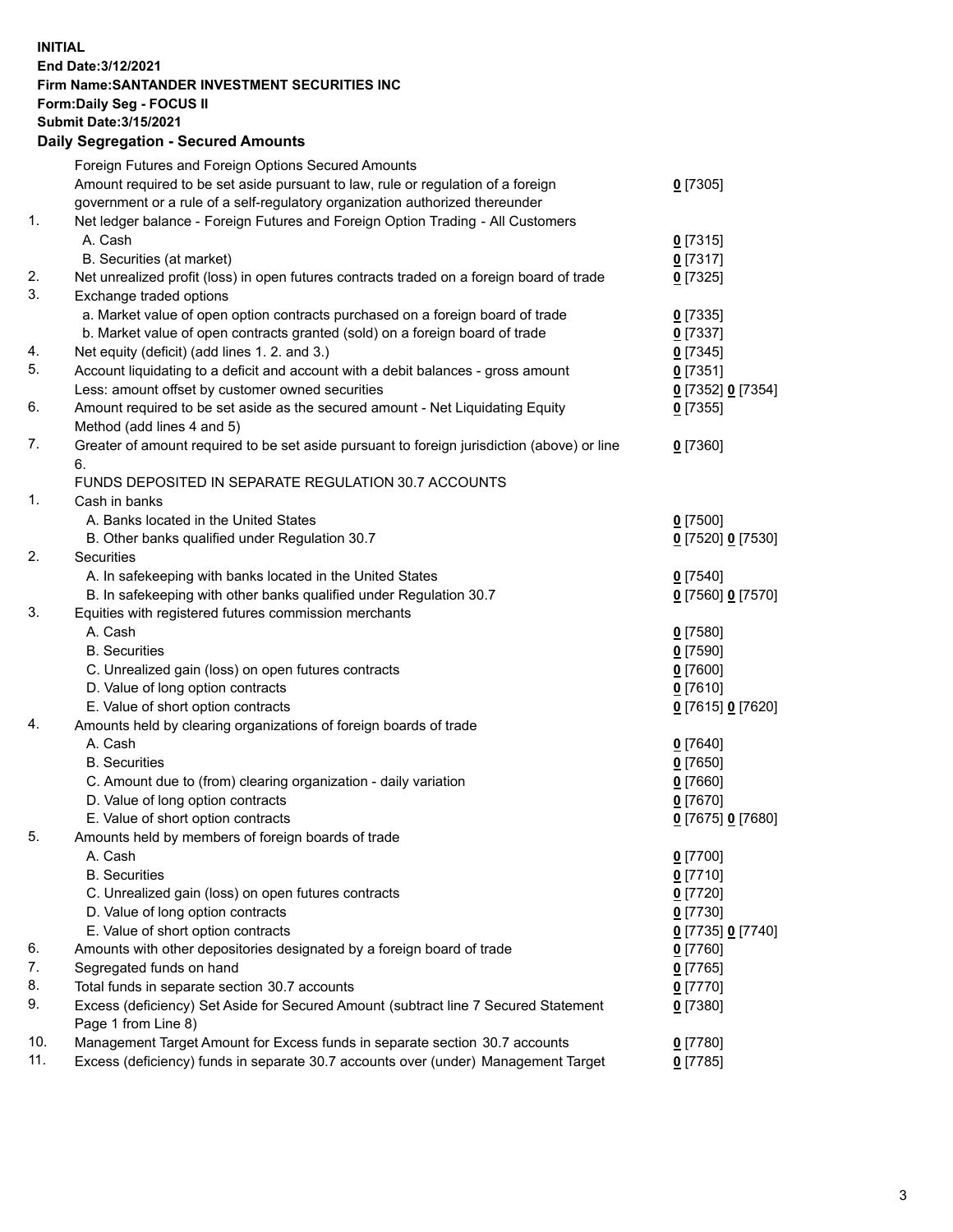| <b>INITIAL</b> | End Date: 3/12/2021<br>Firm Name: SANTANDER INVESTMENT SECURITIES INC<br>Form: Daily Seg - FOCUS II<br><b>Submit Date: 3/15/2021</b> |                                        |
|----------------|--------------------------------------------------------------------------------------------------------------------------------------|----------------------------------------|
|                | Daily Segregation - Segregation Statement                                                                                            |                                        |
|                | SEGREGATION REQUIREMENTS(Section 4d(2) of the CEAct)                                                                                 |                                        |
| 1.             | Net ledger balance                                                                                                                   |                                        |
|                | A. Cash                                                                                                                              | 1,459,264,731 [7010]                   |
|                | B. Securities (at market)                                                                                                            | $0$ [7020]                             |
| 2.             | Net unrealized profit (loss) in open futures contracts traded on a contract market                                                   | 462,264,305 [7030]                     |
| 3.             | Exchange traded options                                                                                                              |                                        |
|                | A. Add market value of open option contracts purchased on a contract market                                                          | 51,553,518 [7032]                      |
|                | B. Deduct market value of open option contracts granted (sold) on a contract market                                                  | -28,356,752 [7033]                     |
| 4.             | Net equity (deficit) (add lines 1, 2 and 3)                                                                                          | 1,944,725,802 [7040]                   |
| 5.             | Accounts liquidating to a deficit and accounts with                                                                                  |                                        |
|                | debit balances - gross amount                                                                                                        | $0$ [7045]                             |
|                | Less: amount offset by customer securities                                                                                           | 0 [7047] 0 [7050]                      |
| 6.             | Amount required to be segregated (add lines 4 and 5)                                                                                 | 1,944,725,802 [7060]                   |
|                | FUNDS IN SEGREGATED ACCOUNTS                                                                                                         |                                        |
| 7.             | Deposited in segregated funds bank accounts                                                                                          |                                        |
|                | A. Cash                                                                                                                              | 334,055,474 [7070]                     |
|                | B. Securities representing investments of customers' funds (at market)                                                               | $0$ [7080]                             |
|                | C. Securities held for particular customers or option customers in lieu of cash (at                                                  | $0$ [7090]                             |
|                | market)                                                                                                                              |                                        |
| 8.             | Margins on deposit with derivatives clearing organizations of contract markets                                                       |                                        |
|                | A. Cash                                                                                                                              | 1,618,527,012 [7100]                   |
|                | B. Securities representing investments of customers' funds (at market)                                                               | $Q$ [7110]                             |
|                | C. Securities held for particular customers or option customers in lieu of cash (at                                                  | $0$ [7120]                             |
|                | market)                                                                                                                              |                                        |
| 9.             | Net settlement from (to) derivatives clearing organizations of contract markets                                                      | 41,385,520 [7130]                      |
| 10.            | Exchange traded options                                                                                                              |                                        |
|                | A. Value of open long option contracts                                                                                               | 51,553,518 [7132]                      |
|                | B. Value of open short option contracts                                                                                              | -28,356,752 [7133]                     |
| 11.            | Net equities with other FCMs                                                                                                         |                                        |
|                | A. Net liquidating equity                                                                                                            | $0$ [7140]                             |
|                | B. Securities representing investments of customers' funds (at market)                                                               | $0$ [7160]                             |
|                | C. Securities held for particular customers or option customers in lieu of cash (at                                                  | $0$ [7170]                             |
| 12.            | market)                                                                                                                              |                                        |
| 13.            | Segregated funds on hand<br>Total amount in segregation (add lines 7 through 12)                                                     | $0$ [7150]                             |
| 14.            | Excess (deficiency) funds in segregation (subtract line 6 from line 13)                                                              | 2,017,164,772 [7180]                   |
| 15.            | Management Target Amount for Excess funds in segregation                                                                             | 72,438,970 [7190]<br>70,000,000 [7194] |
| 16.            | Excess (deficiency) funds in segregation over (under) Management Target Amount                                                       | 2,438,970 [7198]                       |
|                | <b>Excess</b>                                                                                                                        |                                        |